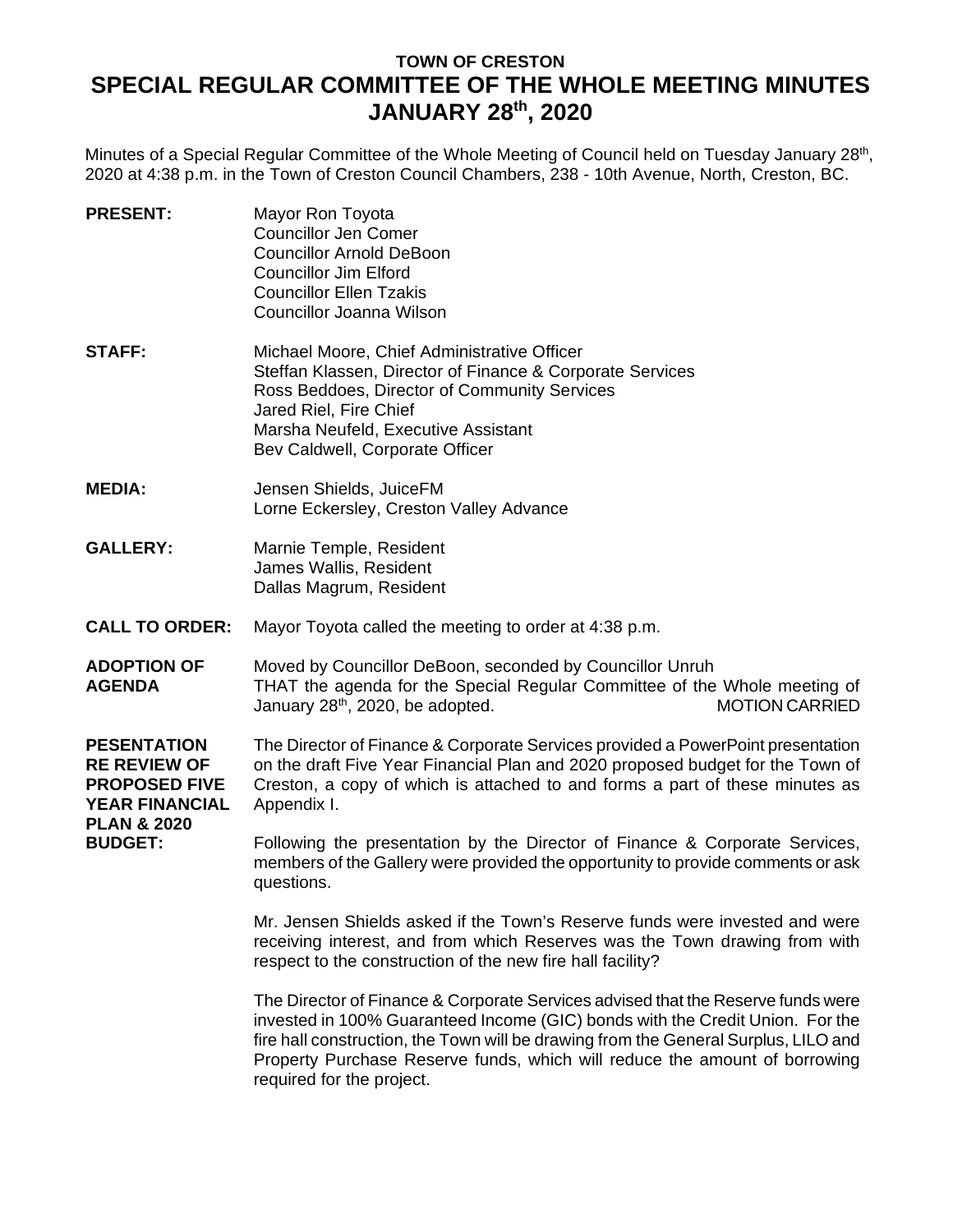A member of the Gallery asked if there was grant funding available for the Woodstove Exchange Program and the Grand Fondo Sponsorship under 'General Government', also for the following Capital Projects: Storm Water Retention Pond & Paving at Schikurski Park; Security Fencing (Davis Road – Public Works); Security Fencing (Davis Road – Fire Training Centre); New Equipment – Skid Steer; and, Highway Realignment – Highway 3 to Cook Street.

The Director of Finance & Corporate Services advised that the Town was providing grant funding for the Woodstove Exchange Program and the Grand Fondo Sponsorship through its grant budget. The Town has applied for Northern & Rural Community Grant funding to assist with capital projects but has not been advised of a decision on that application as yet. The Director also advised that on another Capital project, Council has decided to proceed with the reconstruction of two blocks on Cedar Street in this year's budget, even if grant funding is not available.

Ms. Magrum asked if the Town is going to change all street lighting on Northwest Boulevard to LED lighting. The Chief Administrative Officer advised that the plan is to continue with the decorative lamp posts currently in the downtown area, along Northwest Boulevard and that FortisBC was changing their light fixtures to LED within Town.

Ms. Magrum asked what was planned for the beautification and traffic calming for 19<sup>th</sup> Avenue North. The Chief Administrative Officer advised that no definitive plan has been developed for the beautification and traffic calming for  $19<sup>th</sup>$  Avenue North as yet, but it would include the intersection of 19th Avenue North and Highway 3 (Canyon Street), improving the entrance to the Recreation Complex.

Ms. Marnie Temple asked if Committees had been established to review/plan/recommend options for the beautification and traffic calming of both 10<sup>th</sup> Avenue North and 19<sup>th</sup> Avenue North capital projects, and if so, allow members of the public to attend those committee meetings to listen and/or support the projects? Councillor Elford stated that all meetings are open to the public, unless they are closed meetings; however, all decisions made are addressed at a Council meeting, which is open to the public.

The Director of Finance & Corporate Services stated that the Town will be publishing a budget book which will include more detail. The Director advised that for each capital project contained in the budget there is a separate budget sheet which provides more detail on the project including description, cost, purpose, priority and value to the Town's operation.

Mr. Jensen Shields asked if there were budget funds allocated to the Fire Department/Road Rescue for the West Creston area. The Chief Administrative Officer advised that the Town has an agreement with the Regional District of Central Kootenay for Road Rescue services, which includes vehicle replacement, etc.

The Director of Finance & Corporate Services asked if there were further comments from members of the Gallery, to which there were none. The Director also stated that no other comments from the public, with respect to the proposed 2020 Budget and Five Year Financial Plan, had been received prior to this meeting.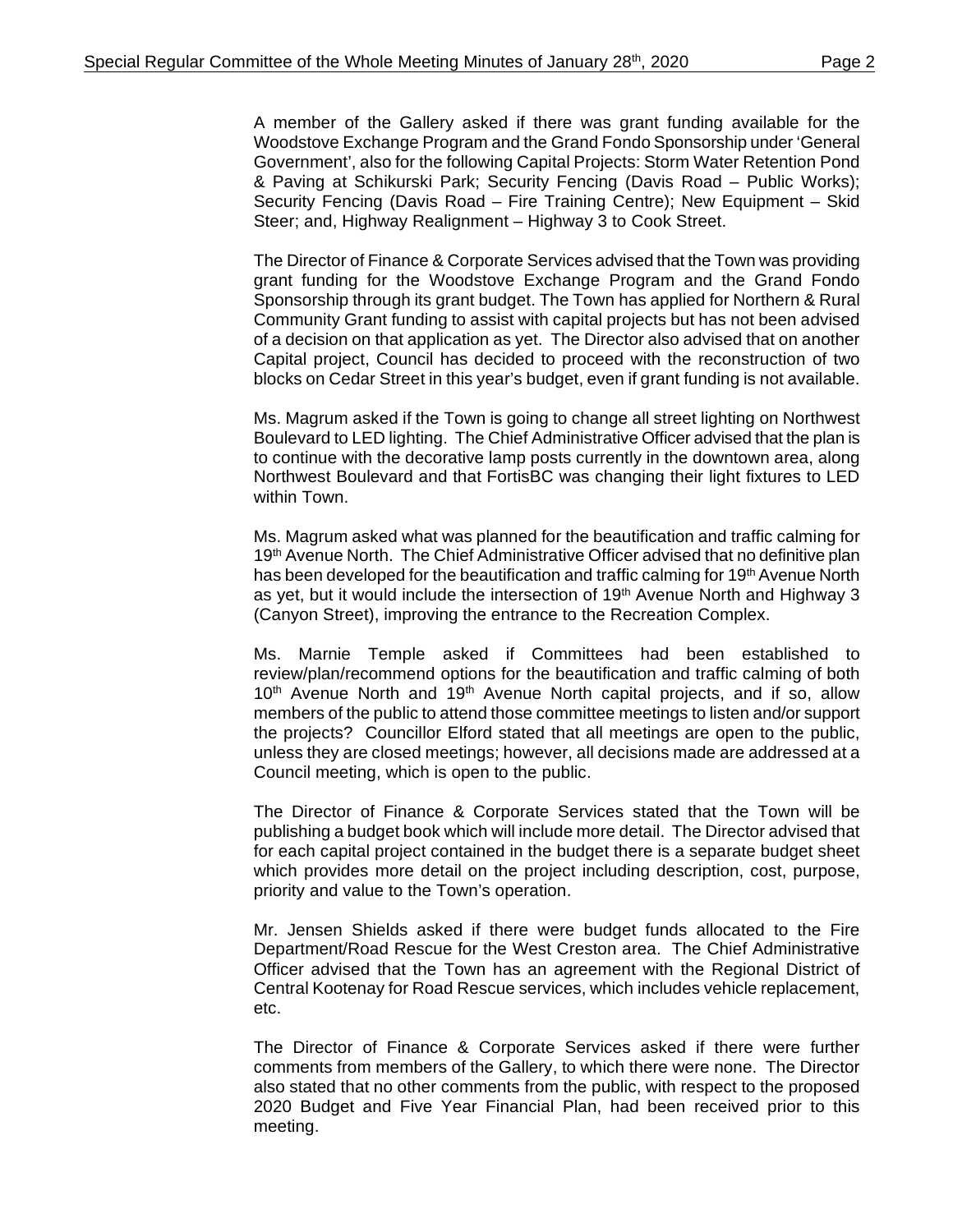Mayor Toyota thanked the Director of Finance & Corporate Services for his presentation and all members of Council commended staff on the 2020 Budget process and their presentations to Council during the 2020 Budget meetings. Mayor Toyota stated that the budget process carried out this year was efficient and allowed both Council and staff to stay focused with little to no interruptions in the process.

## **COUNCIL RECOMMENDATION NO. 1:**

**COMMITTEE** BUDGET & FIVE YEAR FINANCIAL PLAN

►PROPOSED 2020 regarding the proposed 2020 Budget and Five Year Financial Plan for the Town of THAT the presentation from the Director of Finance and Corporate Services, Creston, be received; AND FURTHER, THAT staff prepare the Five Year Financial Plan (2020 – 2024) Bylaw for Council's consideration at the February 11<sup>th</sup>, 2020 Regular Council Meeting.

## ►SHARED POLICING COSTS **RECOMMENDATION NO. 2:**

THAT the Request for Decision from the Director of Finance and Corporate Services, regarding an equitable police funding model, be received; AND FURTHER, THAT the following resolution be submitted for consideration at the 2020 Association of Kootenay & Boundary Local Governments' Annual Conference, as follows:

WHEREAS the current RCMP policing model sees BC municipalities over 5,000 in population pay the full provincial cost share (either 70% or 90% depending on the size), while unincorporated areas and municipalities under 5,000 in population pay the provincial police tax rate, which covers up to 50% of the estimated cost of policing;

AND WHEREAS due to this system there is an inequity perceived by municipalities and their taxpayers due to the Province subsidizing policing costs for some taxpayers and not others:

THEREFORE BE IT RESOLVED that the current model of funding RCMP police services be reviewed with consideration given to equitable funding of police services through a provincial police tax based on the assessed value of improvements for the areas served by the detachments.

AND BE IT FURTHER RESOLVED that any provincial contribution towards policing be shared equally with all police taxpayers.

## ► AKBLG **RECOMMENDATION NO. 3:**

RESOLUTION RE SHARED POLICING meeting of January 28<sup>th</sup>, 2020, with respect to submitting a resolution to the COSTS THAT Recommendation No. 2 from the Special Regular Committee of the Whole Association of Kootenay & Boundary Local Governments' 2020 Annual Conference, be brought forward to the Regular Council Meeting of January 28th, 2020 for adoption.

►QUESTION There were no questions from members of the Gallery.

PERIOD